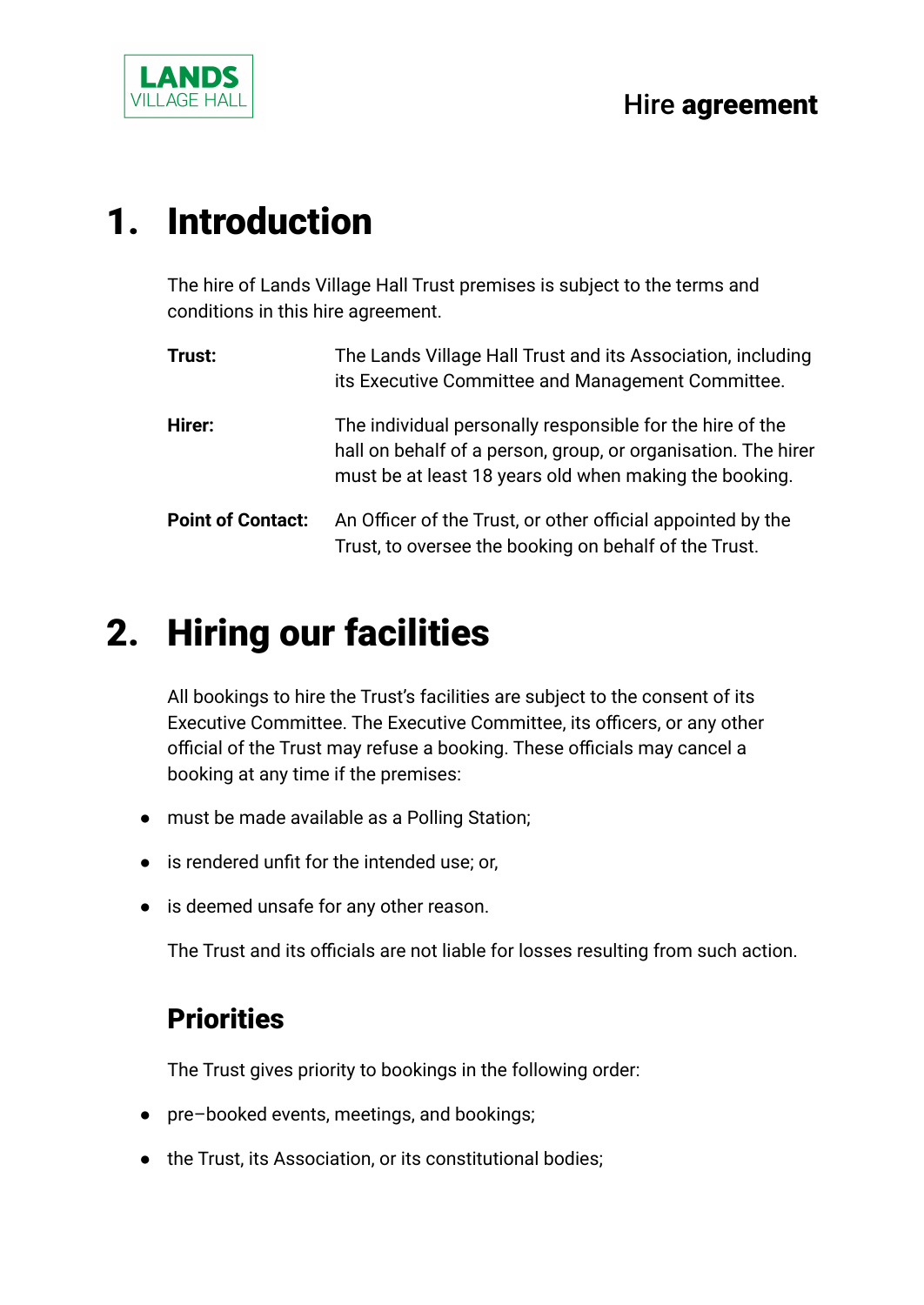- the Association's Sections and groups;
- organisations affiliated with the Association;
- individual members of the Association;
- residential non-members of the Association; and,
- non–residential non–members, individuals and organisations.

If several requests conflict, the Trust will determine the preferred hirer using this list. The Trust attempts to honour all requests wherever possible.

#### Maximum capacity

The hall has a maximum capacity of 80 seated, or 120 standing. The maximum capacity includes speakers, helpers, volunteers and performers. Under no circumstances must the maximum capacity be exceeded. Depending on the type of use and the hall's configuration, the event capacity may be less than the maximum capacity.

#### Safety requirements

During a booking, the hirer and users must not do anything that could endanger the users, building, or damage the building's contents. In general, this includes:

- not obstructing gangways, exits, and emergency exits, which must be kept clear and available for use;
- fire fighting equipment must be kept in its proper place and only used for its intended purpose;
- the hirer is responsible for calling the Fire Brigade and the Trust's Point of Contact for any emergency. The hirer must provide details of the incident;
- The hirer must not give dangerous performances;
- all requests and demands of the Trust's officials must be complied with;
- highly flammable substances must not be brought into or used on the premises, and the hirer must obtain written consent from the Trust to use combustible decorations;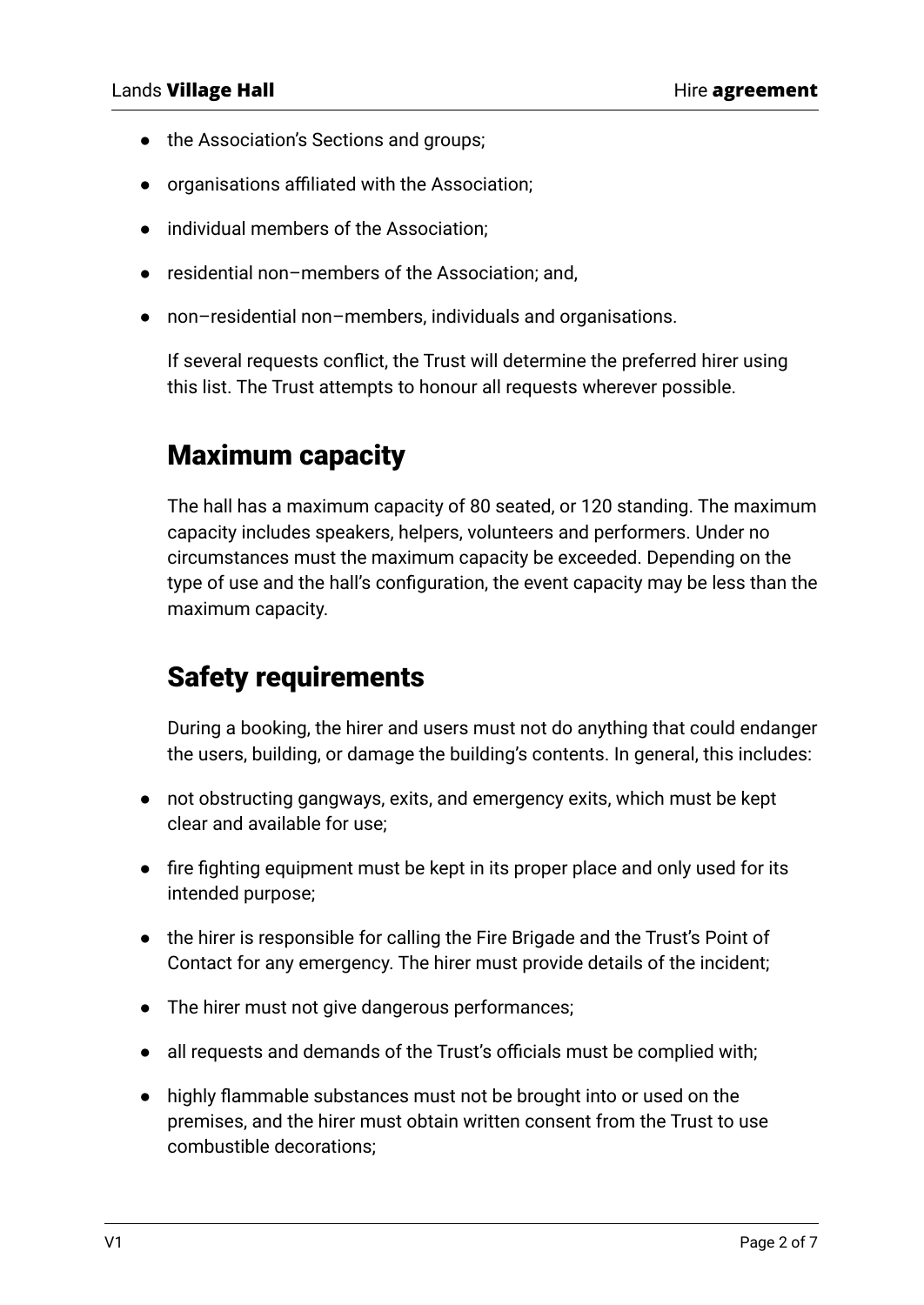- the hirer must not use unauthorised heating appliances on the premises;
- the Trust will provide a First Aid box for use. The hirer must inform their Point of Contact if the First Aid box has been used and provide any necessary paperwork, such as an Accident Book record;
- all electrical equipment brought onto the premises for use by the hirer must comply with the *Electricity at Work Regulations, 1989*. The Trust may not be held liable by the hirer or their attendees for any claims or costs arising from use of such equipment and the Trust may require evidence of testing.

### 3. Hirer's responsibilities

The hirer is the responsible person for the entire period of the booking. The hirer must remain on the premises for the whole booking period (except if required to evacuate for safety reasons).

The hirer must not be engaged in any activity that prevents them from exercising general supervision of their hire. The hirer is responsible for any loss or damage, however caused. We advise the hirer to ensure any subcontractors have adequate public liability insurance for their equipment, actions, and responsibilities. The hirer should consider obtaining sufficient insurance to cover themselves in the event of an incident.

The hirer must provide at least two marshals on duty at all times if the booking is for public entertainment or any event that reasonably expects to accommodate more than 49 people. Marshals are responsible adults (over 18 years old) capable of maintaining order and safety.

All people on duty must have a safety briefing and know the evacuation routes, procedures, alarms, and location of emergency equipment. The Point of Contact will brief the hirer at the beginning of their first booking. If the hirer feels unsure of this information, they must request a refresh.

Under no circumstances must the hall be left insecure, open, or unattended before, during or after an event. The hirer may, by prior agreement, have keys so they can lock the hall after their booking if they finish early. In this case, the hirer must arrange to return the keys to their Point of Contact within 24 hours of the end of their booking (failure to do so may result in costs and charges for changing the locks).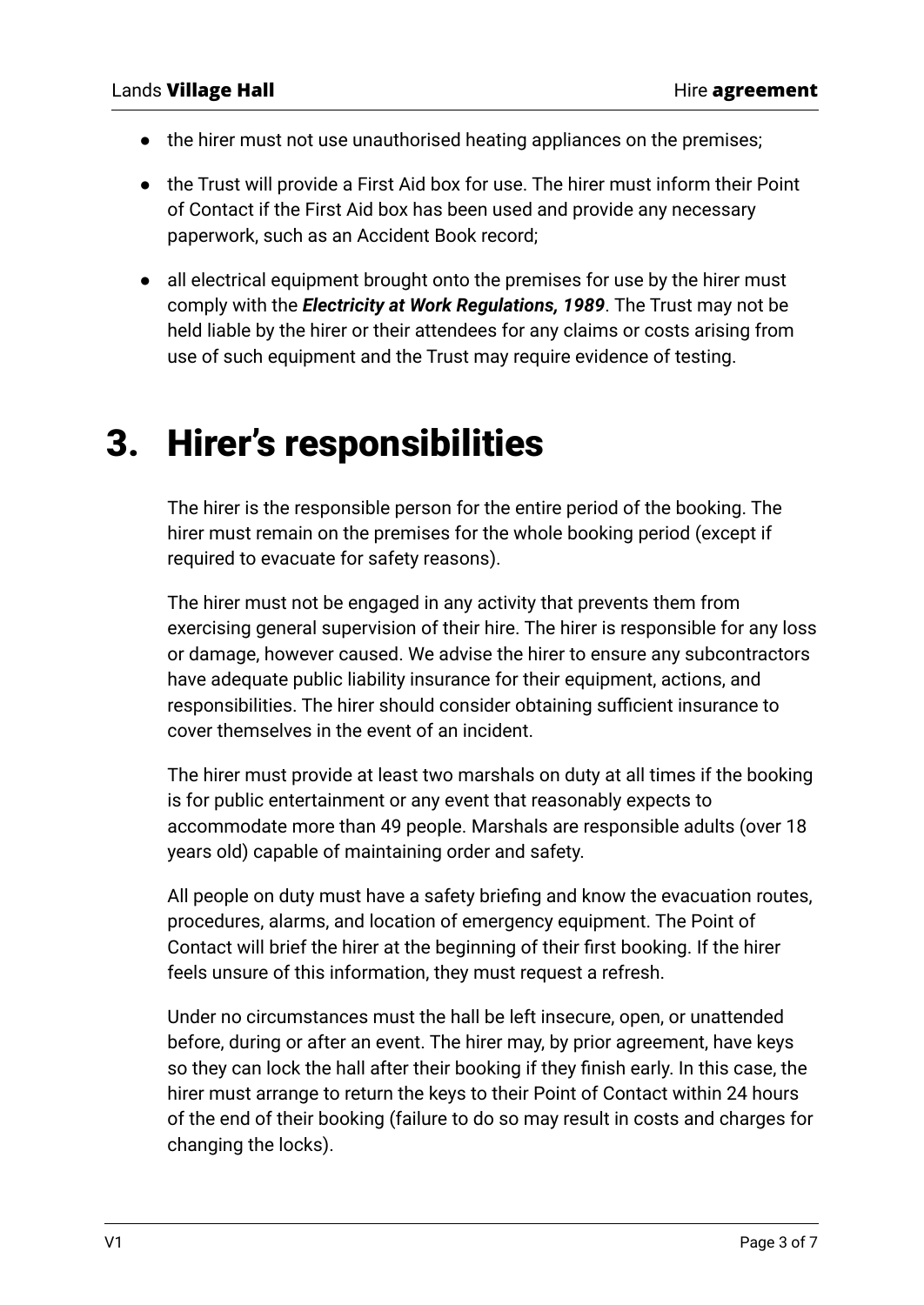#### Licensed events

The hirer may not hire the premises for events with the serving, sale or consumption of alcohol without the prior written consent of the Trust's Executive Committee. The hirer must apply for, and receive, a suitable license for the purpose before their booking. In all cases, the license application must elapse in good time before the event, and the hirer must provide evidence to the Trust that the application completed successfully. The Trust may request the evidence of the application and consents or licenses obtained. The hirer is responsible for any unauthorised alcohol on any part of the premises.

#### Food and non–alcoholic drink

The hirer may bring food and non–alcoholic drinks onto the premises for preparation and consumption if the Trust is not providing catering services for their event. The hirer is responsible for removing all food waste from the premises at the end of their booking. The hirer must leave the premises clean and tidy.

#### Betting, gaming and lotteries

The hirer is responsible for ensuring that all activities conducted in the hall during their hire abides by relevant legislation.

#### Recorded music licence

The hirer is responsible for checking whether they require a license from Performing Rights Society (PRS) and/or Phonographic Performances Ltd (PPL).

If required, the hirer is responsible for obtaining any such licenses and to pay any dues under such licenses when demanded. The hirer indemnifies the Trust against such costs.

#### Hirer's and user's property

Nothing may be left or stored in the hall without the prior written consent of the Point of Contact. The Trust's Management Committee reserves the right to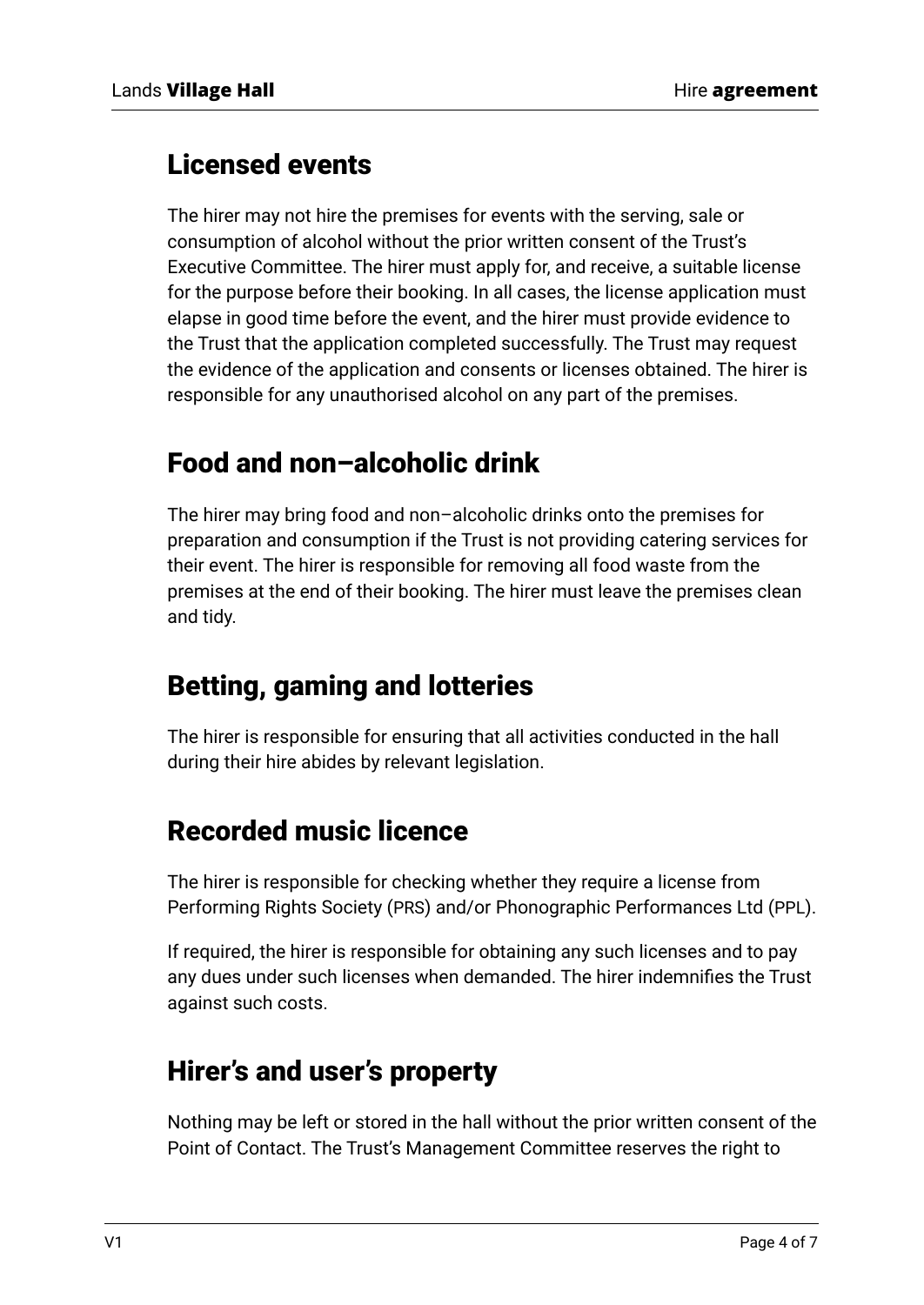dispose of any items left in the hall and not collected after one week. Where there is a cost for such disposal, the Trust will invoice the hirer for this.

The Trust does not accept responsibility for loss, theft, or damage to any hirer's or user's property or effects while on the premises or left in a vehicle parked in the car park.

### Parking

The owner accepts all risks for parking a vehicle on the premises. The car park is not available for overnight use, and vehicles must not obstruct the entrance to or exits from the premises or play area. Unauthorised or obstructive vehicles are subject to clamping or removal at the owner's cost.

#### Nuisance

The hirer must remove all litter left in and around the premises at the end of their booking. Except for guide, or support, dogs, animals are only permitted on the premises by prior permission of the Point of Contact. Any animal allowed into the hall must be well behaved, trained and supervised at all times; dogs must be on a lead and any mess must be cleaned before the end of the hire.

Hirers and organisers are responsible for ensuring that events and functions do not cause a nuisance or inconvenience to nearby residents and properties.

## 4. Cancellation

The Trust may charge the hirer a cancellation fee of 50% of the booking fee if they fail to provide sufficient notice. The notice must arrive at least 48 hours before the start of the booking. If no cancellation is received, or if the hirer does not turn up for a pre–arranged booking, they will be liable for the total booking fee. The hirer is liable for all charges and costs incurred by the Trust when cancelling, such as:

- catering;
- cleaning;
- sanitisation before booking (e.g., COVID-19 safety requirements);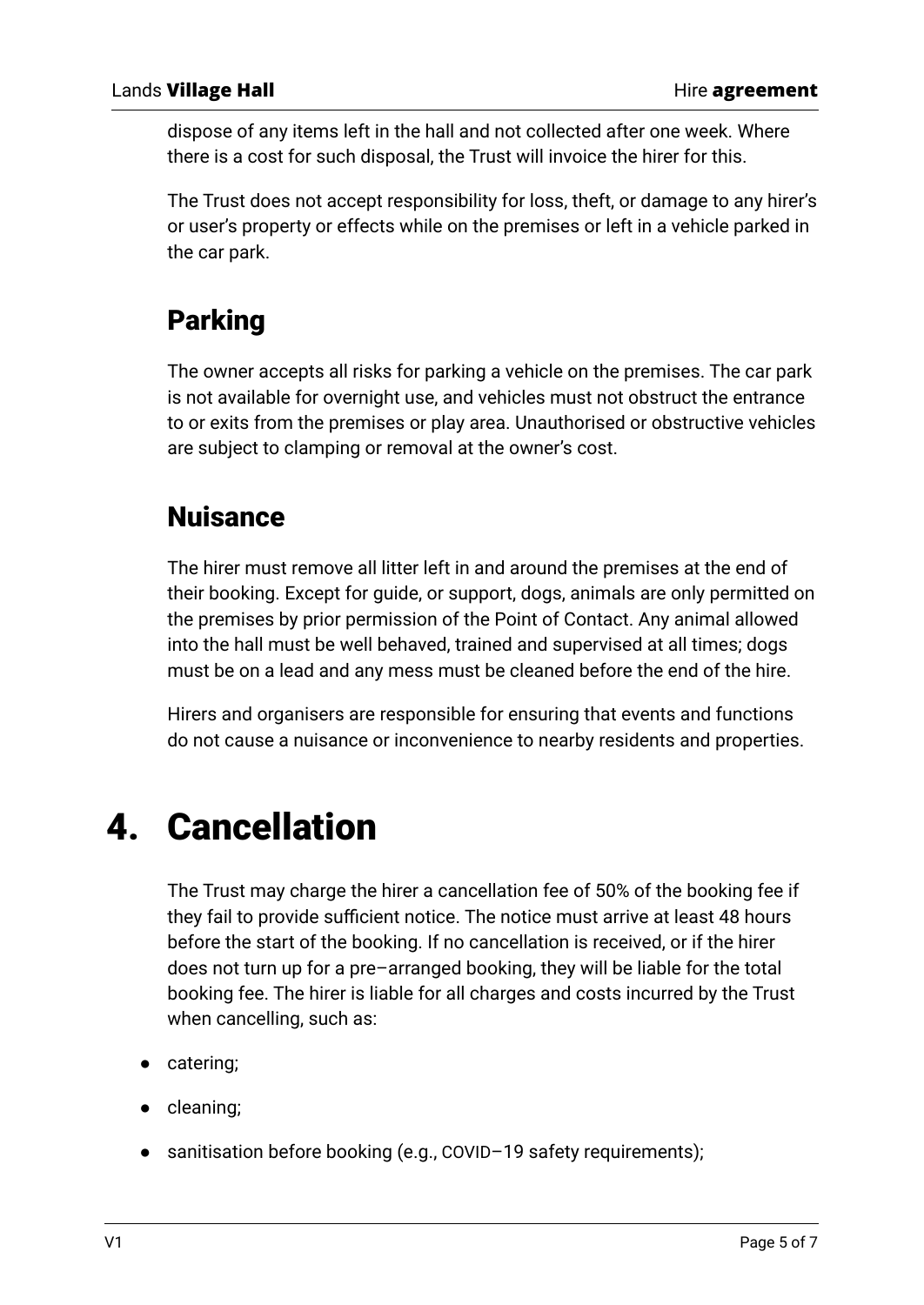- hired entertainment and activities;
- licenses; and,
- administration conducted specifically for the booking.

When the Trust closes the premises for health and safety, emergency, or other unforeseen circumstances, the Trust may provide a full refund or a free session at its discretion.

# 5. Availability

#### Equal opportunities

The premises are available to the whole community, regardless of race, gender, sexual orientation, age, disability, religious or political beliefs, or marital status. Individuals may be excluded from hiring or using the premises if the Trust's Management Committee has deemed them to be unsuitable or irresponsible.

Hirers must not exclude any section of the community from activities unless there are clear and logical reasons for doing so agreed with the Trust's Executive Officers in advance.

## 6. Legal basis

This agreement applies from the time of booking and remains in force until two months after completion of the last booking. The Trust reserves the right to change the conditions of this agreement at any time.

The agreement is founded in English law and is enforceable through the law courts of England and Wales.

If a law court finds any clause of this agreement is unenforceable, the remainder of the agreement will remain enforced.